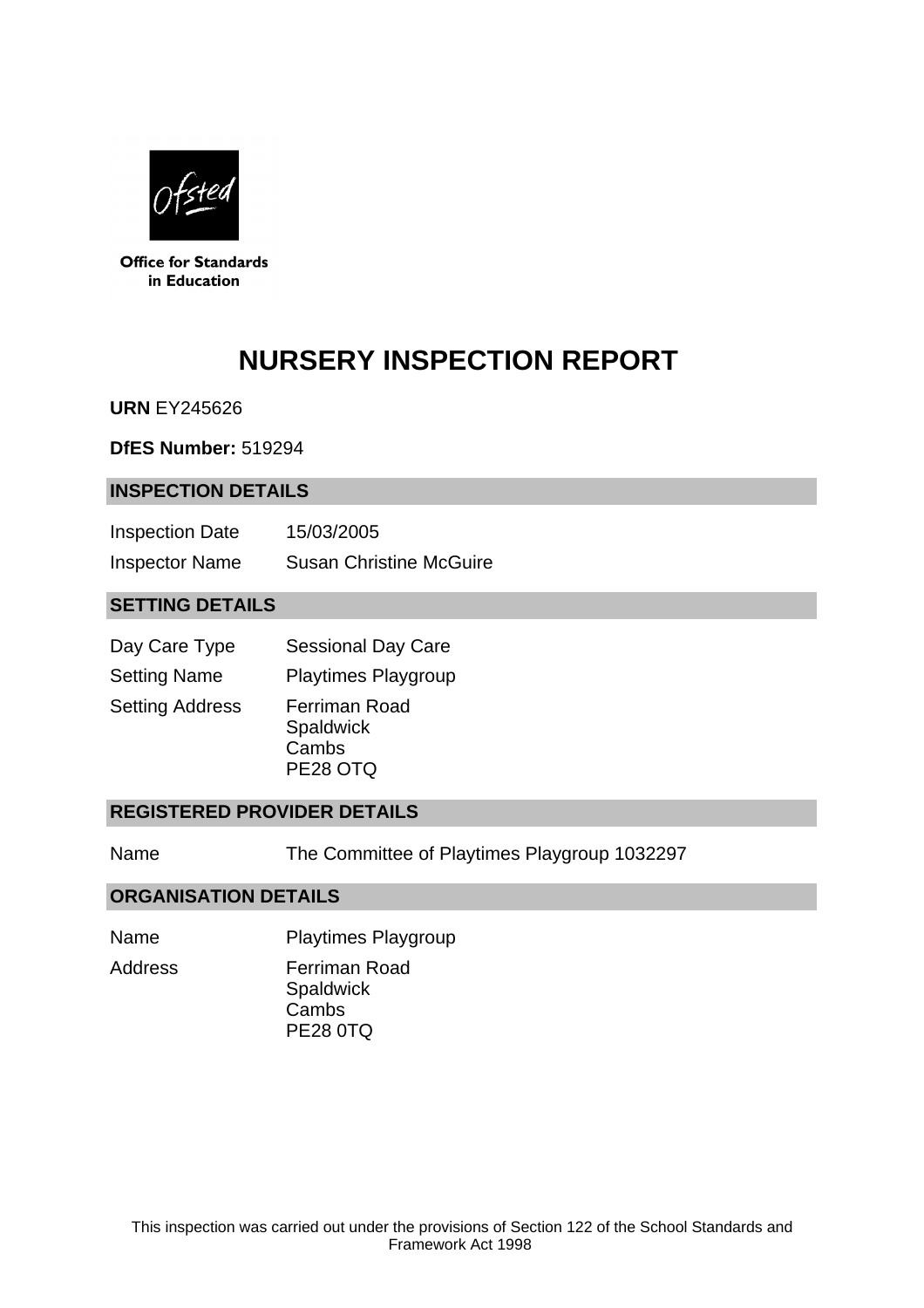## **ABOUT THE INSPECTION**

The purpose of this inspection is to assure government, parents and the public that the nursery education for funded three and four year old children is of an acceptable quality. Inspection of nursery education also identifies strengths and weaknesses so that providers can improve the quality of educational provision and help children to achieve the early learning goals (elgs) by the end of the Foundation Stage. This inspection report must be made available to all parents.

If the setting has been inspected previously, an action plan will have been drawn up to tackle issues identified. This inspection, therefore, must also assess what progress has been made in the implementation of this plan.

#### **Information about the setting**

Playtimes Playgroup is an established playgroup which moved to these premises in 2002. It has a new purpose built building with a large playroom and adjacent outdoor play area. It is located in the village of Spaldwick. Children attend from Spaldwick and surrounding villages.

There are currently 29 children from 2 years 6 months to school age attend the group. This includes 22 funded 3 and 4 year olds. Children attend for a variety of sessions. The setting is able to support children with special needs and who speak English as an additional language.

The group opens five days a week during term time. Sessions are from 9am to 11:30am The group also have a lunch club which operates from 11:30 to 12:45.

Four part-time/full-time staff work with the children. Over half the staff have early years qualifications to NVQ level 2 or 3.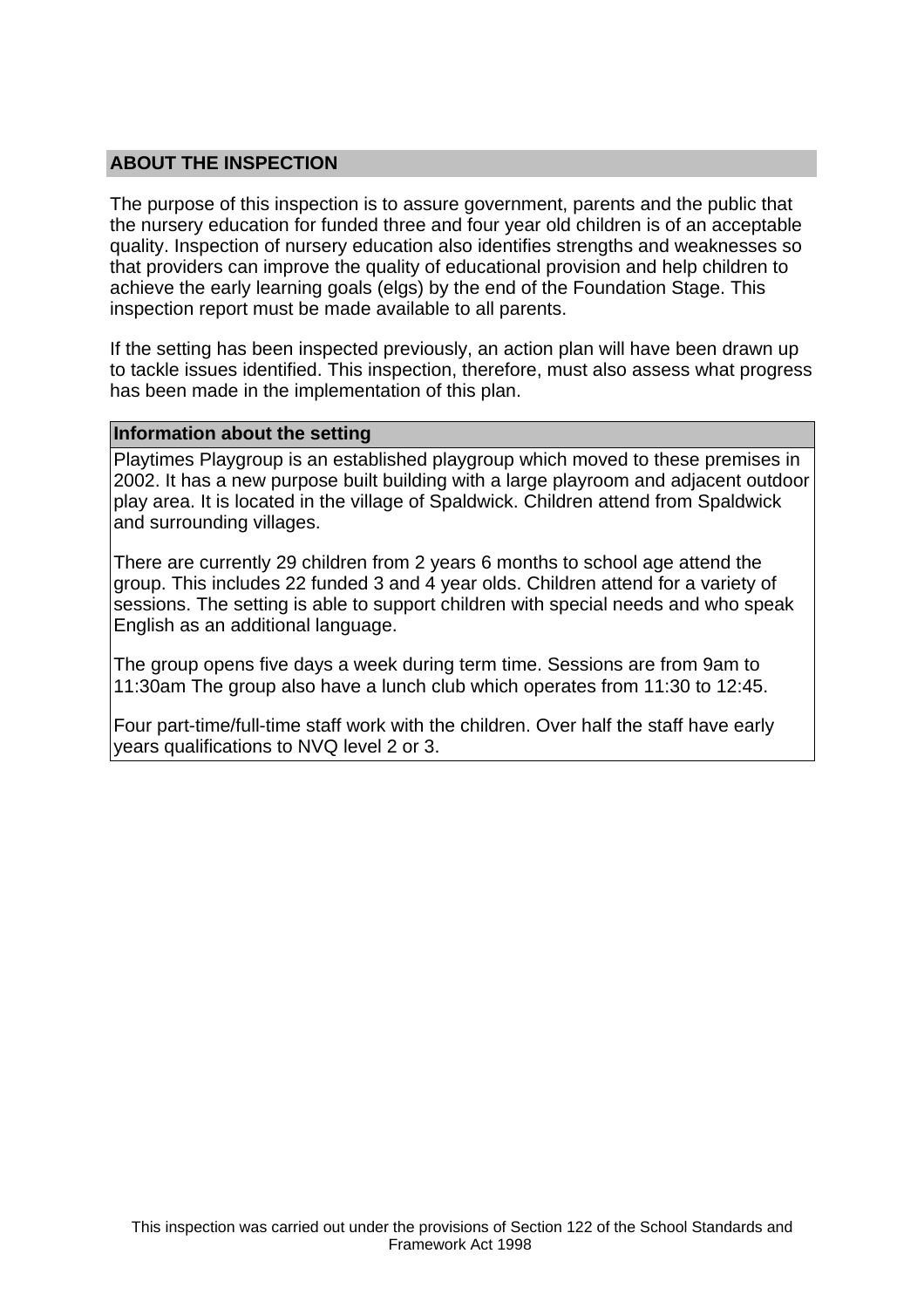# **INSPECTION OF THE NURSERY EDUCATION PROVISION FOR FUNDED THREE AND FOUR YEAR OLDS.**

## **How effective is the nursery education?**

The provision for nursery education at Playtimes Playgroup is good. It enables children to make generally good progress towards the early learning goals in mathematical development and knowledge and understanding of the world, and very good progress in all other areas of learning.

The quality of teaching is generally good. Staff create a welcoming, stimulating yet relaxed environment where children feel supported and are confident to try. They know the children well through thorough assessment, which is used effectively to pitch activities at appropriate levels to meet individual needs. In practice, staff show a good understanding of the Foundation Stage, however this is not demonstrated in written plans which do not always refer to the areas of learning, or show links between identified learning intentions and the activities provided to support them.

Leadership and management is generally good. Staff work well as a team and have a clear understanding of their individual roles and responsibilities within sessions. They have staff appraisals and regular contact with the management committee, who are developing an effective system for handover to new members to provide consistency in the setting for children. A good liaison with the local school is maintained. The committee has a limited understanding of the Foundation Stage curriculum, however, which prevents them from giving sufficient support to staff in preparing effective planning.

Partnership with parents is very good. They speak highly of the setting and appreciate the information they receive about their child's day through the day-books completed by staff. They are provided with good written information about the Foundation Stage and have frequent opportunities to be partners in their child's learning e.g. by taking 'Harold the Giraffe' home and a book-sharing scheme. Staff and parents are able to share information about the children's progress both informally and during some parents' evenings.

## **What is being done well?**

- Staff skilfully provide a stimulating, well-organised learning environment into which are warmly welcomed. Children respond positively to this, showing confidence to try to new experiences, secure in the knowledge that they will be supported by staff in their attempts.
- Children's personal, social and emotional development is excellent. They are confident, independent learners who are also beginning to share and take turns patiently and to consider the feelings of others. Some children also notice when others need help, e.g. with dressing-up clothes fastenings, and are quick to offer assistance.
- Staff provide daily opportunities for children to explore a range of musical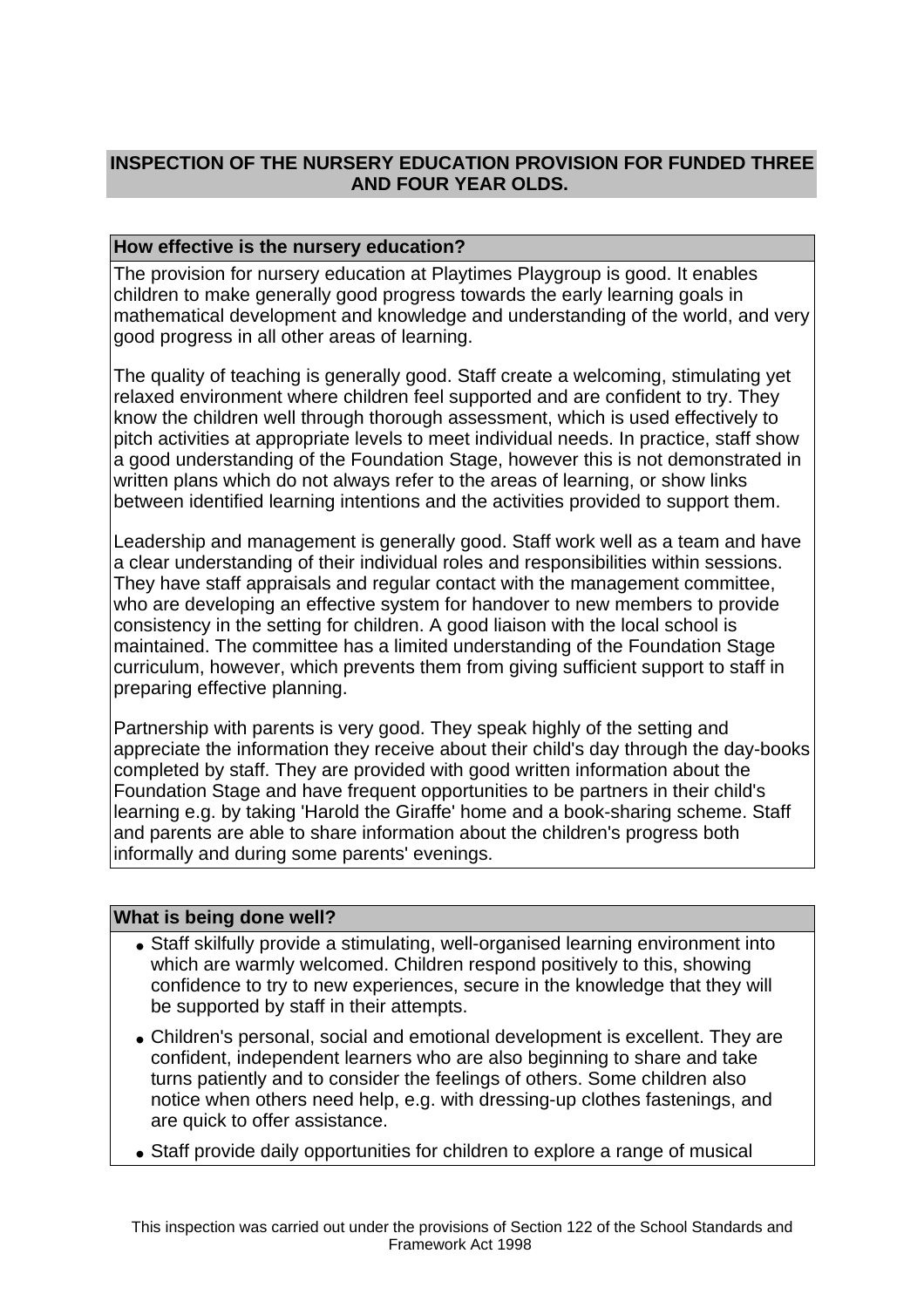styles as a means of expressing themselves through movement and dance, e.g. world music and jazz. Musical instruments are also readily accessible for children to contribute to the sounds and to match rhythms.

- Children have substantial encouragement to develop creative skills. They have daily opportunities to design, construct and paint, with staff on hand to support and extend without imposing their own ideas on how the end result will look. Children's self-esteem in this regard is fostered by good display of their art work.
- Staff are effectively helping children to develop a good understanding of how their body works and what it needs to remain healthy. Children are following good routines for managing their personal hygiene, are reminded to drink when thirsty, and encouraged to notice changes in their body after exercise or when hungry, e.g. breathlessness and a rumbling tummy.

#### **What needs to be improved?**

- reference to the areas of learning in long-term plans
- the clarity of links between learning intentions and activities in weekly planning
- the management-committee's understanding of certain aspects of the Foundation Stage curriculum
- provision for children to be able to spontaneously use their natural curiosity.

#### **What has improved since the last inspection?**

Very good progress has been made in response to the points for consideration raised at the last inspection.

Staff have significantly improved the programme for communication, language and literacy by including opportunities for children to hear initial letter sounds and recognise words with matching initials, e.g. by introducing the Jolly Phonics system in conjunction with the local reception class, and by providing pictures on name-cards of objects with the same initial letter as the child's name. They also ensure that children are presented with a consistent style of print in labelling around the room to help their emergent writing skills.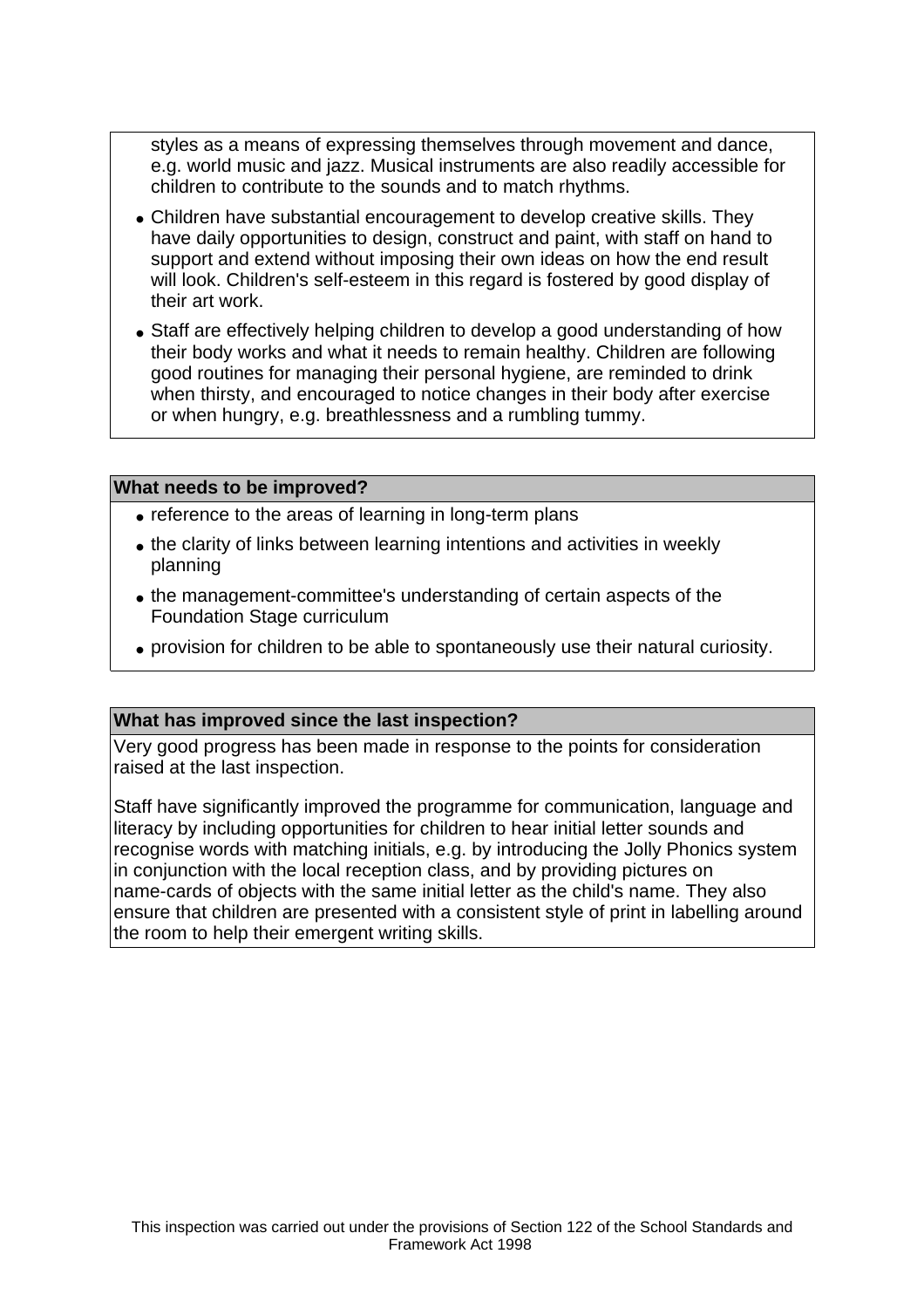# **SUMMARY OF JUDGEMENTS**

## **PERSONAL, SOCIAL AND EMOTIONAL DEVELOPMENT**

Judgement: Very Good

Children enter the setting with enthusiasm and settle quickly. They are confident and independence in their self-care, and in their selection of resources to support a chosen activity. They show persistence with challenging tasks e.g. manipulating clothes fastenings, and are helpful and considerate to others when turn-taking and sharing equipment. Staff foster positive behaviour with consistent praise and children will express feelings openly, understanding right from wrong.

# **COMMUNICATION, LANGUAGE AND LITERACY**

Judgement: Very Good

Children are using language well to describe real and imagined events and to negotiate in play. Staff recognise opportunities to introduce new vocabulary e.g. 'nocturnal' and 'hamper' and encourage children's listening skills so they are beginning to hear initial letter-sounds. Children enjoy stories and access the well-presented book area freely. Staff provide a wide variety of mark-making experiences and children are beginning to form recognisable letters using good pencil-control.

## **MATHEMATICAL DEVELOPMENT**

Judgement: Generally Good

Children can name shapes, colours and numerals accurately. They count forwards confidently and some use is made of the everyday routine to encourage mathematical thought e.g. counting children at registration and deciding how many children are needed at snack tables, however other regular opportunities are missed to encourage problem-solving. Planned activities give children experiences of weighing, measuring, sorting and observing patterns and appropriate comparative language is introduced.

# **KNOWLEDGE AND UNDERSTANDING OF THE WORLD**

Judgement: | Generally Good

Children have a good sense of time through the daily observation of the date and weather, and are developing a sense of community from visitors and families who are invited to share aspects of their culture and the nature of their jobs with the children. Staff foster design and construction skills and encourage children to observe change in cooking and seed-growing activities. Learning is supported by I.T., but children have limited access to resources which encourage exploration and discovery.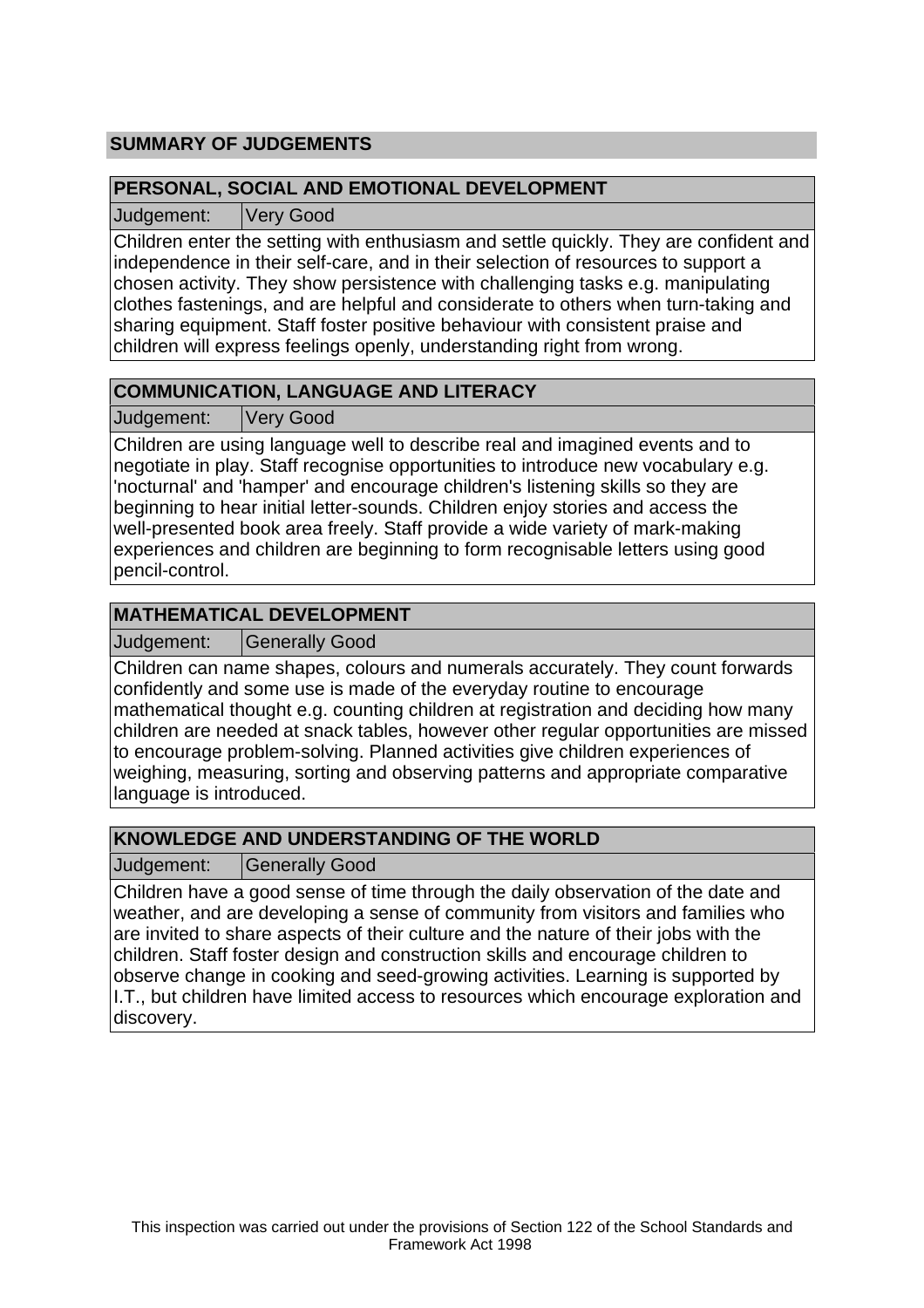# **PHYSICAL DEVELOPMENT**

Judgement: Very Good

Staff encourage children to be aware of, and respond appropriately to, the needs of their bodies e.g. drinking when thirsty. The outdoor play area is used well to develop skills in running, pedalling, steering and balancing and children move well to music. Children show an increasing awareness of personal space needed and are using a variety of tools skilfully to effect change. They can manipulate fastenings, pour accurately, and transport objects safely and with control.

# **CREATIVE DEVELOPMENT**

Judgement: Very Good

Staff provide a wide range of media and materials for children to explore freely and they encourage use of all senses in this e.g. describing how things feel. They support freely chosen art and craft activities well, extending children's own ideas and displaying the results thoughtfully. A wide variety of musical styles are enjoyed by children who spontaneously devise dances as a means of expression. Children's imagination is further developed through the well-resourced role-play area.

**Children's spiritual, moral, social, and cultural development is fostered appropriately.**